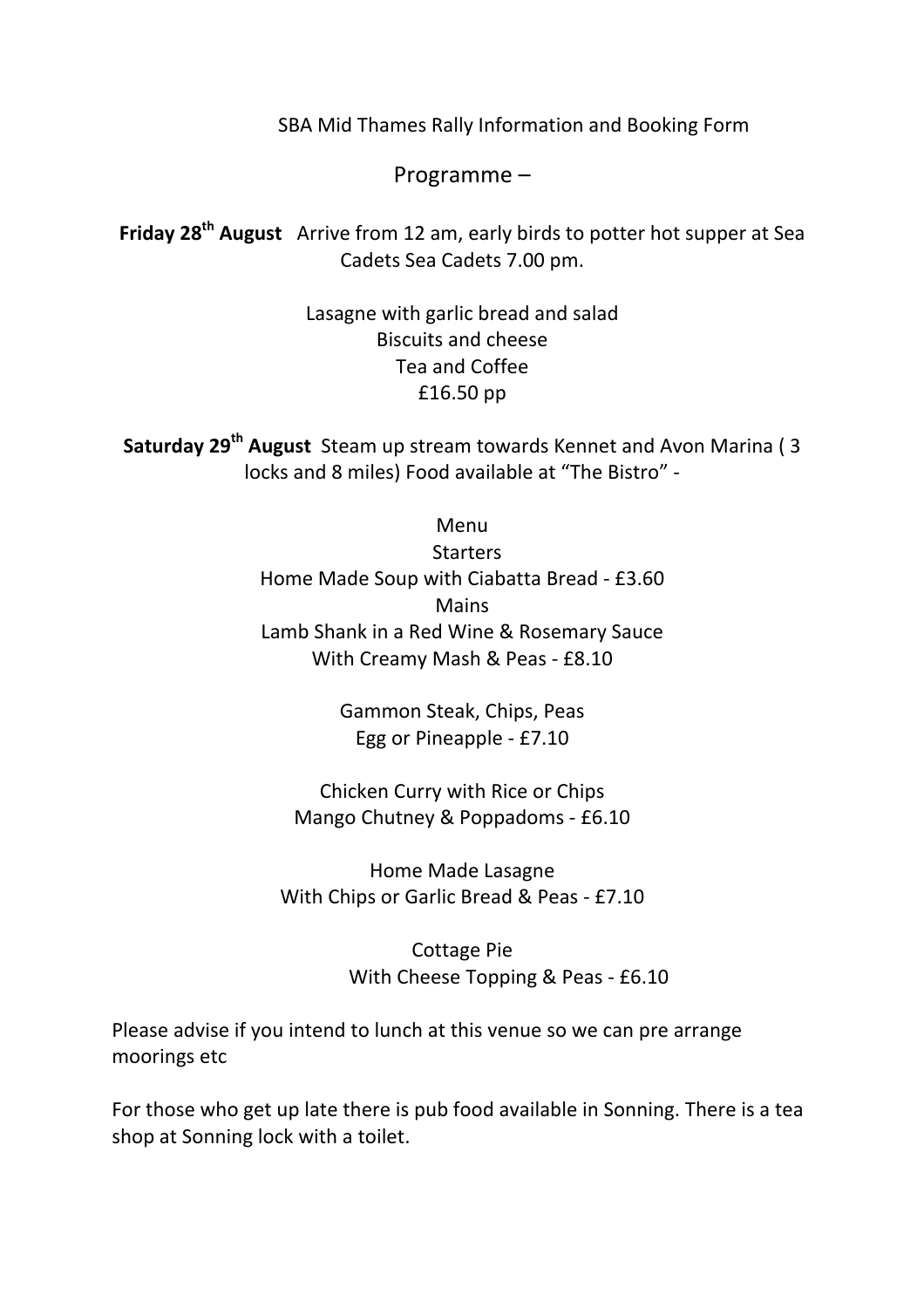Return downstream to Sea Cadets evening Dinner 7.00 pm

## Beef in red wine with braised rice and salad Pavlova with berries and fresh cream Tea and coffee £21.50 pp

**Sunday 30<sup>th</sup> August** Steam downstream towards Temple Lock lunch at the The Belleview café Harleyford marina (Used to be Showboat)

> Menu Bacon Roll £3.50 Sausage Baguette with fried onion £3.50 Add egg or tomato 50p per item Gluten free bread available Toast/bagel butter and preserve £2.00 Lunch Menu

Homemade soup of the day with crusty bread  $£4.50$ **Sandwiches** Bacon Lettuce and Tomato "Belleview BLT" £4.50 Mature cheddar cheese and ham  $£4.50$ Tuna mayonnaise and sweet corn £4.00 Fish finger and tartar sauce sandwich £4.50 French fries in a crusty roll £2.50

All sandwiches served with garnish and kettle chips Choice of white granary gluten free or toasted bread or bagel Add French fries £1.50

Panini/Bagel

Cheese and ham £5.00 Mozzarella tomato and basil £4.50 Tuna melt £4.50 Served with garnish and kettle chips To Share Baked Camembert cheese served with onion relish and crusty bread £8.50